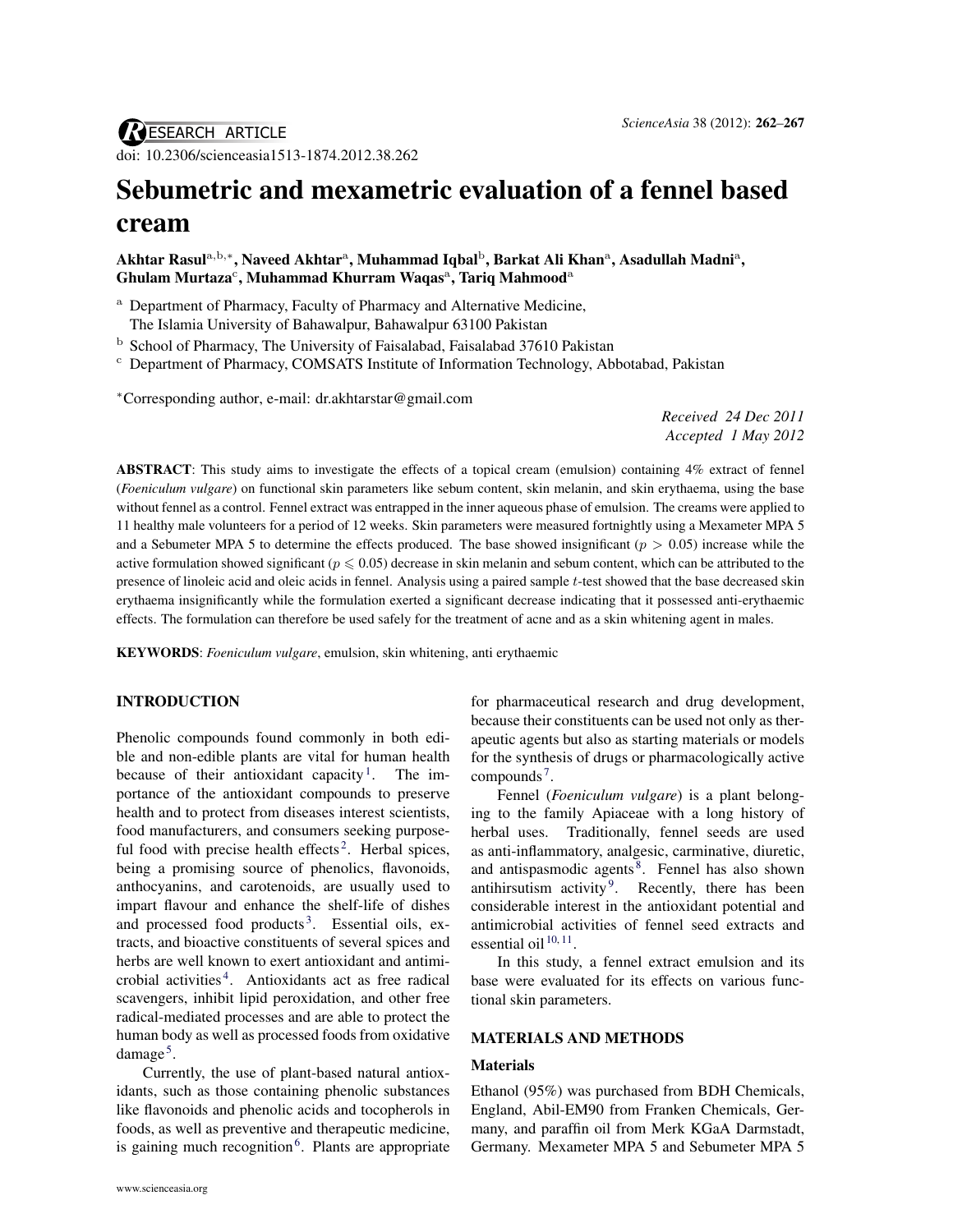were made by Courage Khazaka, Germany. Distilled water was prepared in the laboratory of the Department of Pharmacy, The Islamia University of Bahawalpur, Pakistan. Fennel seeds were purchased from a local market, identified, and authenticated by Prof. Dr Muhammad Arshad at Cholistan Institute of Desert studies, The Islamia University of Bahawalpur, and a voucher specimen was preserved (voucher # FV-SD-4-11-20) at the herbarium for future reference.

## METHODS

#### Preparation of the creams

The detailed method of preparation of the creams, i.e., base and formulation, has been previously reported<sup>[12](#page-5-7)</sup> and is briefly described here. *F. vulgare* seeds extract was prepared by maceration. For this purpose, seeds (200 g) were finely ground and extracted at room temperature with 1.0 l of 95% ethanol for 48 h. The filtered extract was evaporated under reduced pressure at 40 °C in a rotary evaporator. The obtained extract was stored at 0 °C. For the formulation, paraffin oil (14%) and surfactant Abil-EM90 (2.5%) were heated together up to  $75 \pm 1$  °C. Simultaneously, distilled water (quantity sufficient to make 100%) was heated at the same temperature, and then extract (4%) was added into it. The aqueous phase was then added to the oily phase drop by drop and stirred with a homogenizer to obtain the creams with reliable consistency. In the case of the base, no extract was added to the aqueous phase. These were kept at different storage conditions of  $8 \pm 0.1$  °C,  $25 \pm 0.1$  °C,  $40 \pm 0.1$  °C, and  $40 \pm 0.1$  °C with 75% relative humidity for a period of 8 weeks to check for stability, and were found stable showing no creaming or phase separation  $12$ .

#### Skin irritation evaluation

Patch tests were performed on both forearms of every volunteer on the first day of skin testing to assess any skin irritation. A 5 cm  $\times$  4 cm region was marked on the forearms. The patch, prepared from bandage, for the left forearm contained base while the patch for right forearm had formulation in it. Each patch was applied to the marked regions separately on each forearm. The regions were covered with the surgical dressing after application. The patches were removed after 48 h and the forearms were observed for any skin redness/irritation by a physician  $13, 14$  $13, 14$  $13, 14$ .

# Study method

The study was designed single blinded for the comparison of two creams recruiting healthy 11 male volunteers with mean age of 45 years and consent forms were taken. The formulations intended to be tested in this study for effects on various functional skin parameters were two creams (emulsions). One cream was base with no extract (B) and the other was active formulation with extract (F). These were prepared by adding aqueous phase to the oily phase with continuous stirring. Oil phase contained paraffin oil and surfactant (Abil-EM 90), and aqueous phase containing water was heated to  $75 \pm 1$  °C and then extract was added in it. In case of base, no extract was added in the aqueous phase.

The applications of creams were carried out on the cheeks of volunteers. The volunteers were asked to use an amount which can be absorbed easily on the skin. Each volunteer applied creams at night on cheeks for the period of 12 weeks and came for measurement on the 2nd, 4th, 6th, 8th, 10th, and 12th week in the morning at 10 a.m. They were allowed to wash their faces with water and sit to become adapted to the environment for 30 min before any measurements were taken. Values for different parameters were taken in controlled room temperature  $25 \pm 1$  °C.

# Ethical standards

This study was approved by the Board of Advanced Studies and Research (BASR), and its Ethical Committee for in vivo Studies (Reference No. 3715/Acad.), The Islamia University of Bahawalpur, and was conducted according to the international guidelines of Helsinki Declaration<sup>[15](#page-5-10)</sup>.

#### Mathematical analysis

The percentage changes for the individual values of skin sebum content, skin erythaema, and melanin of volunteers were calculated by the following formula: Change =  $(A-B)/B$ , where A is the individual value of any parameter at the 2nd, 4th, 6th, 8th, 10th, or 12th week and  $B$  is the initial value  $(0 h)$  of that parameter.

#### Statistical analysis

Paired samples t-test for variation between the two preparations and two-way ANOVA for variation between different times intervals were analysed using SPSS 12.0 on computer using a 5% level of significance.

## RESULTS AND DISCUSSION

#### Skin erythaema

In this study, it was found that both base and the active formulation showed continuous decline in skin erythaema values throughout the study period of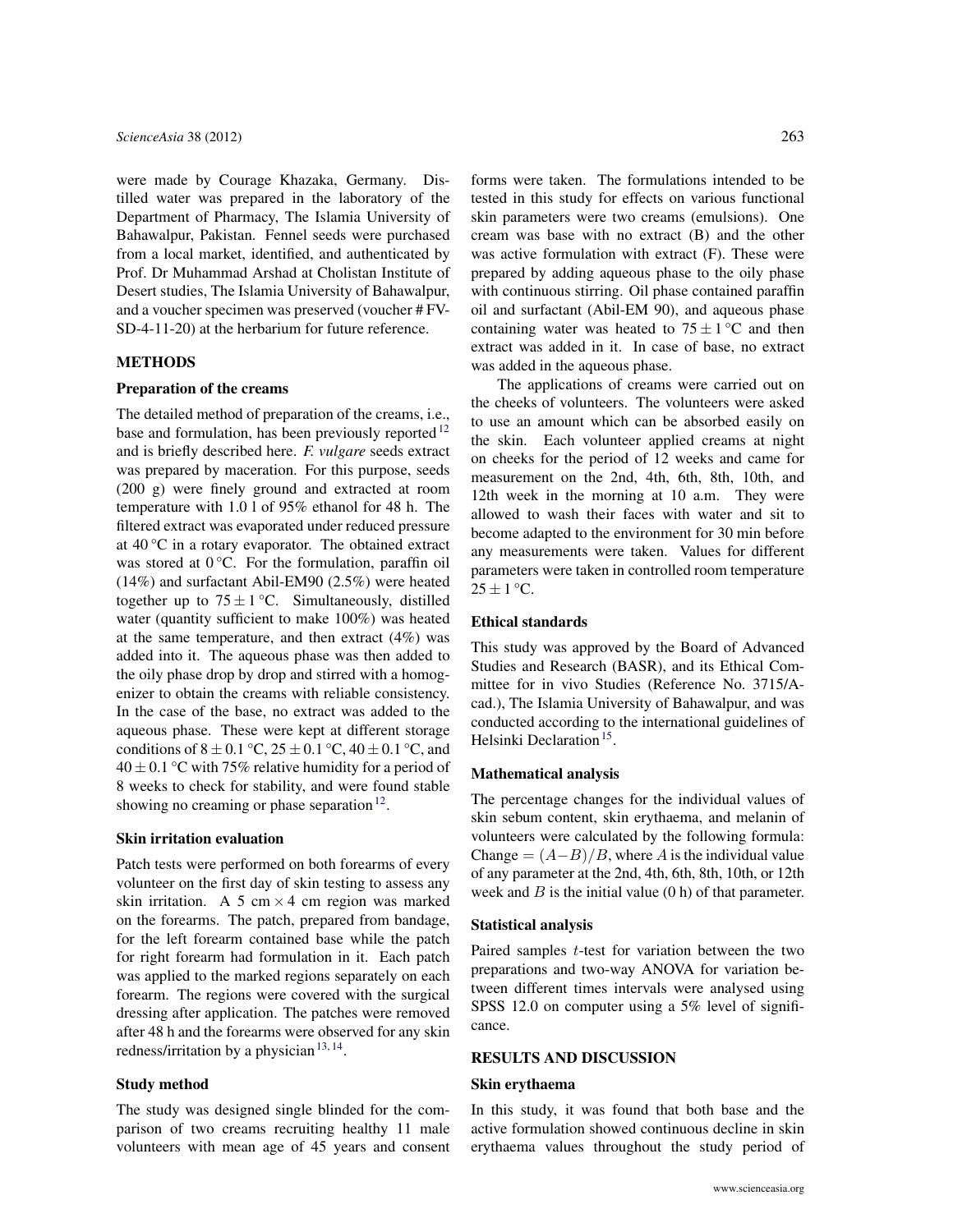| Volunteer# | 0 <sub>h</sub> |     | Week 2 |     | Week 4 |     | Week 6 |     | Week 8 |     | Week 10 |     | Week 12 |     |
|------------|----------------|-----|--------|-----|--------|-----|--------|-----|--------|-----|---------|-----|---------|-----|
|            | B              | F   | B      | F   | B      | F   | B      | F   | B      | F   | B       | F   | B       | F   |
|            | 312            | 304 | 310    | 310 | 306    | 312 | 301    | 301 | 299    | 297 | 295     | 289 | 287     | 283 |
| 2          | 454            | 465 | 446    | 470 | 441    | 474 | 438    | 464 | 443    | 457 | 440     | 453 | 423     | 448 |
| 3          | 352            | 345 | 346    | 340 | 345    | 344 | 336    | 339 | 325    | 330 | 321     | 327 | 317     | 318 |
| 4          | 424            | 437 | 421    | 435 | 418    | 430 | 411    | 423 | 417    | 438 | 418     | 422 | 413     | 416 |
|            | 346            | 328 | 334    | 324 | 332    | 313 | 335    | 310 | 327    | 314 | 322     | 311 | 320     | 304 |
| 6          | 438            | 456 | 435    | 465 | 439    | 455 | 431    | 453 | 430    | 447 | 436     | 444 | 459     | 435 |
|            | 517            | 508 | 521    | 512 | 530    | 505 | 534    | 501 | 537    | 498 | 532     | 490 | 556     | 487 |
| 8          | 498            | 506 | 487    | 493 | 484    | 492 | 478    | 487 | 477    | 477 | 484     | 464 | 480     | 462 |
| 9          | 502            | 487 | 498    | 480 | 495    | 476 | 505    | 463 | 512    | 460 | 507     | 466 | 524     | 470 |

10 426 402 430 412 428 415 418 422 423 429 427 406 433 397 11 403 396 409 370 412 363 414 379 420 369 417 391 413 354 Average 425 421 422 419 421 416 418 413 419 411 418 406 420 398 ± ± ± ± ± ± ± ± ± ± ± ± ± ± ± SD 67 72 68 72 70 71 72 71 76 70 77 69 85 72

<span id="page-2-0"></span>Table 1 Values of skin erythaema at different time intervals after application of base (B) and formulation (F).

<span id="page-2-1"></span>

Fig. 1 Percentage of changes in skin erythaema after application of base and formulation.

12 weeks. The values obtained by Mexameter MPA 5 is presented in [Table 1.](#page-2-0)

The Mexameter MPA 5 measures skin erythaema and melanin based on the absorption principle. The special probe of the Mexameter emits light of three defined wavelengths. A receiver measures the light reflected by the skin. The positions of emitter and receiver guarantee that only diffuse and scattered light is measured. As the quantity of emitted light is defined, the quantity of light absorbed by the skin can be calculated. The melanin is measured by two wavelengths. These wavelengths have been chosen to achieve different absorption rates by the melanin pigments. For the erythaema measurement, two different wavelengths are used to measure the absorption capacity of the skin. One of these wavelengths corresponds with the spectral absorption peak of haemoglobin. The other wavelength has been chosen to avoid other colour influences (e.g., bilirubin). The results for both parameters are shown within 1 s as index numbers from 0–999. The same measuring probe is used to quantify both the skin redness (erythaema) and determine the degree of skin tanning (melanin) $16$ .

[Fig. 1](#page-2-1) shows the percentage changes determined after the 2nd, 4th, 6th, 8th, 10th, and 12th week and indicates that there was more decrease in erythaema exerted by the formulation as compared to base. However, by applying statistical ANOVA test, it was observed that the base produced insignificant  $(p > 0.05)$  effects on skin erythaema while formulation produced significant ( $p \le 0.05$ ) effects on skin erythaema with respect to time. Paired sample t-test showed that there were significant differences between the skin erythaema of the formulation as compared to base. This is also supported by the patch test at the beginning of study which indicated that both base and formulation did not irritate the skin. The decrease in skin erythaema can be due to anti inflammatory properties of fennel extract  $17$  containing flavonoids which include quercetin, ruinoside and kaempferol <sup>[18,](#page-5-13) [19](#page-5-14)</sup>.

# Skin sebum

Sebaceous glands present almost everywhere in body produce sebum which acts as lubricant and imparts waterproofing properties to the stratum corneum. Excessive sebum secretion leads to undesirable patho-physiological state called acne<sup>[20](#page-5-15)</sup>.

Skin sebum content was determined at 2-week intervals on the 2nd, 4th, 6th, 8th, 10th, and 12th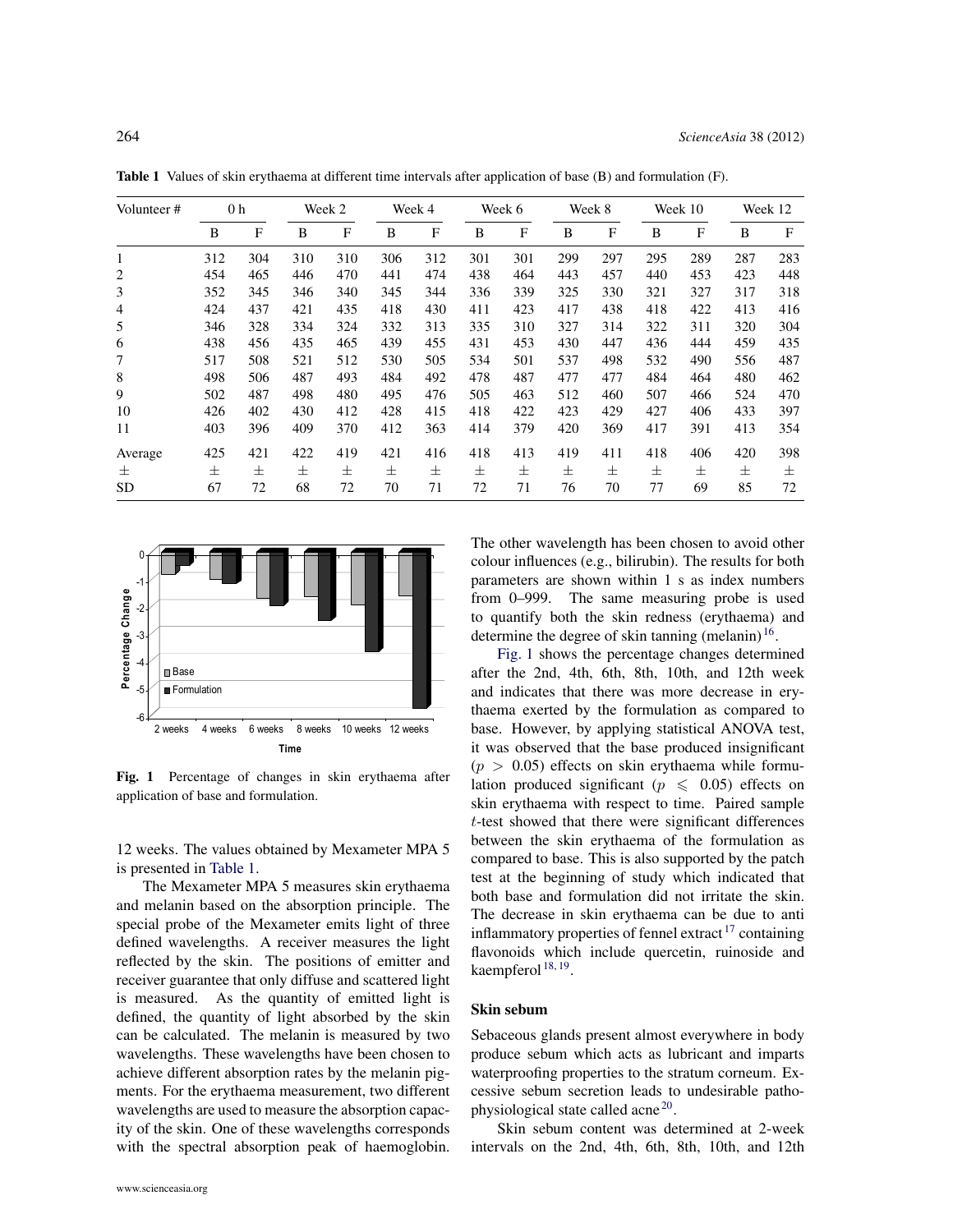| Volunteer#     | 0 <sub>h</sub> |     | Week 2 |              | Week 4 |     | Week 6 |     | Week 8 |     | Week 10 |     | Week 12 |    |
|----------------|----------------|-----|--------|--------------|--------|-----|--------|-----|--------|-----|---------|-----|---------|----|
|                | B              | F   | B      | $\mathbf{F}$ | B      | F   | B      | F   | B      | F   | B       | F   | B       | F  |
| 1              | 45             | 51  | 49     | 49           | 55     | 58  | 49     | 54  | 51     | 47  | 53      | 43  | 38      | 39 |
| $\overline{2}$ | 75             | 84  | 73     | 80           | 81     | 74  | 75     | 68  | 88     | 73  | 89      | 64  | 77      | 57 |
| 3              | 82             | 93  | 88     | 89           | 92     | 89  | 86     | 85  | 99     | 93  | 96      | 77  | 87      | 74 |
| $\overline{4}$ | 78             | 86  | 65     | 94           | 73     | 83  | 77     | 81  | 83     | 72  | 86      | 79  | 93      | 73 |
| 5              | 66             | 75  | 63     | 71           | 69     | 69  | 70     | 77  | 72     | 65  | 74      | 62  | 79      | 59 |
| 6              | 79             | 84  | 84     | 98           | 89     | 96  | 92     | 91  | 95     | 103 | 99      | 87  | 101     | 79 |
| 7              | 112            | 109 | 116    | 103          | 108    | 111 | 115    | 101 | 122    | 86  | 112     | 88  | 119     | 84 |
| 8              | 126            | 118 | 132    | 112          | 137    | 108 | 141    | 106 | 149    | 87  | 155     | 85  | 161     | 82 |
| 9              | 73             | 81  | 90     | 96           | 86     | 74  | 92     | 71  | 75     | 98  | 71      | 93  | 84      | 91 |
| 10             | 129            | 122 | 133    | 117          | 142    | 109 | 138    | 106 | 135    | 83  | 144     | 98  | 155     | 93 |
| 11             | 117            | 126 | 122    | 106          | 116    | 105 | 127    | 93  | 134    | 87  | 121     | 104 | 145     | 95 |
| Average        | 89             | 94  | 92     | 92           | 95     | 89  | 97     | 85  | 100    | 81  | 100     | 80  | 104     | 75 |
| 士              | 士              | 士   | $\pm$  | 士            | 士      | 士   | 士      | 士   | 士      | 士   | 士       | 士   | 士       | 士  |
| <b>SD</b>      | 27             | 23  | 29     | 20           | 28     | 18  | 30     | 17  | 31     | 16  | 30      | 18  | 38      | 17 |

<span id="page-3-0"></span>Table 2 Values of skin sebum at different time intervals after application of base (B) and formulation (F).

<span id="page-3-1"></span>

Fig. 2 Percentage of changes in skin sebum content after application of base and formulation.

week by Sebumeter MPA 5 and the values have been presented in [Table 2](#page-3-0) while percentage of changes are represented in [Fig. 2.](#page-3-1) The measurement principle of Sebumeter MPA 5 is the photometric method. The sebumeter-cassette contains a mat synthetic tape. For each measurement the tape has to be transported forward by a trigger at the side of the cassette so that a new measuring section is exposed. For the determination of the sebum, the measuring head of the cassette is inserted into the aperture of the device, where a photocell measures the transparency. The light transmission represents the sebum content on the surface of the measuring area. A microprocessor calculates the result, which is shown on the display in values from  $0-350^{16}$  $0-350^{16}$  $0-350^{16}$ .

In this study, the base increased the skin sebum content which can be due to the oily nature of the base having paraffin oil in it, but in the case of formulation there was a decline observed in skin sebum content throughout the study period. By applying ANOVA test, it was found that the base increased sebum insignificantly ( $p > 0.05$ ) while the formulation had a significant ( $p \le 0.05$ ) decrease with respect to time. Paired sample  $t$ -test showed that the formulation produced significant effects in comparison with base.

Decrease in sebum content shown by the formulation can be possibly due to unsaturated fatty acids present in fennel which include oleic acid, linolenic acid, and linoleic  $\arctan 21$  $\arctan 21$ . Different studies have depicted that linolenic acid, linoleic, and oleic acids reduce sebum levels  $14, 22$  $14, 22$  $14, 22$ . Topical application of linoleic acid has shown to inhibit sebum production due to selective inhibition of 5α-reductase, an enzyme found in sebaceous glands responsible for sebum production<sup>[23](#page-5-18)</sup>.

### Skin melanin

Skin melanin was determined at 2-week intervals on the 2nd, 4th, 6th, 8th, 10th, and 12th week by Mexameter MPA 5 and the values are shown in [Table 3](#page-4-5) while the percentage changes are represented in [Fig. 3.](#page-4-6)

In this study, the base increased the skin melanin values but in the case of formulation there was a regular decrease in skin melanin content throughout the study period. By applying ANOVA test, it was found that base increased melanin insignificantly  $(p >$ 0.05) while the formulation decreased skin melanin significantly ( $p \le 0.05$ ) with respect to time. By applying paired sample  $t$ -test, it was found that formulation produced significant ( $p \le 0.05$ ) effects with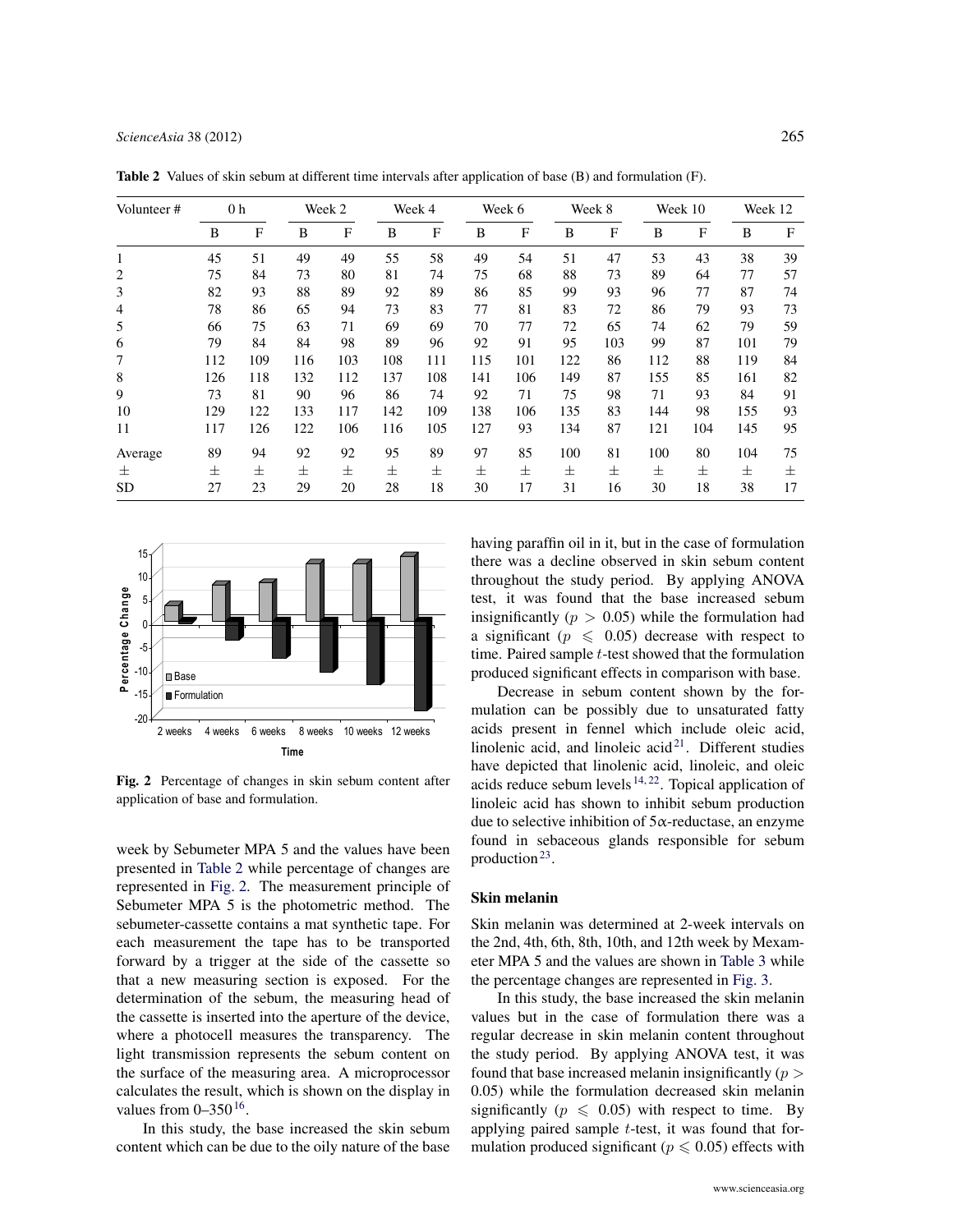| Volunteer# |     | 0 <sub>h</sub> |       | Week 2 |     | Week 4 |     | Week 6       |     | Week 8 |     | Week 10 |     | Week 12 |  |
|------------|-----|----------------|-------|--------|-----|--------|-----|--------------|-----|--------|-----|---------|-----|---------|--|
|            | B   | F              | B     | F      | B   | F      | B   | $\mathbf{F}$ | B   | F      | B   | F       | B   | F       |  |
| 1          | 332 | 334            | 343   | 328    | 340 | 317    | 339 | 312          | 356 | 306    | 364 | 292     | 342 | 287     |  |
| 2          | 265 | 254            | 270   | 243    | 276 | 236    | 278 | 225          | 266 | 217    | 258 | 211     | 264 | 207     |  |
| 3          | 401 | 408            | 404   | 398    | 413 | 401    | 408 | 405          | 412 | 407    | 416 | 404     | 421 | 398     |  |
| 4          | 433 | 440            | 442   | 434    | 428 | 428    | 425 | 448          | 422 | 439    | 413 | 444     | 440 | 437     |  |
| 5          | 352 | 361            | 344   | 365    | 340 | 368    | 360 | 361          | 358 | 364    | 362 | 360     | 368 | 356     |  |
| 6          | 377 | 376            | 380   | 385    | 384 | 391    | 372 | 386          | 368 | 376    | 375 | 387     | 387 | 380     |  |
| 7          | 341 | 345            | 352   | 354    | 350 | 346    | 354 | 340          | 344 | 325    | 336 | 333     | 347 | 338     |  |
| 8          | 323 | 347            | 328   | 340    | 333 | 338    | 337 | 329          | 345 | 322    | 351 | 320     | 346 | 312     |  |
| 9          | 429 | 454            | 446   | 457    | 449 | 451    | 441 | 443          | 435 | 435    | 426 | 426     | 442 | 419     |  |
| 10         | 397 | 394            | 405   | 399    | 411 | 402    | 416 | 398          | 419 | 393    | 422 | 387     | 428 | 390     |  |
| 11         | 372 | 486            | 380   | 397    | 375 | 386    | 361 | 380          | 384 | 379    | 388 | 370     | 381 | 366     |  |
| Average    | 366 | 382            | 372   | 373    | 373 | 369    | 372 | 366          | 374 | 360    | 374 | 358     | 379 | 354     |  |
| 士          | 士   | 士              | $\pm$ | 士      | 士   | 士      | 士   | 士            | 士   | 士      | 士   | $\pm$   | 士   | 士       |  |
| <b>SD</b>  | 50  | 65             | 52    | 58     | 51  | 59     | 47  | 64           | 49  | 65     | 47  | 66      | 54  | 66      |  |

<span id="page-4-5"></span>Table 3 Values of skin melanin at different time intervals after application of base (B) and formulation (F).

<span id="page-4-6"></span>

Fig. 3 Percentage of changes in skin melanin content after application of base and formulation.

respect to base.

The decrease in skin melanin can be attributed to the flavonoids and linoleic acid present in fennel extract. Linoleic acid is an unsaturated fatty acid and a major component of biological cell membranes. It is well known for having whitening effect on hyper pigmented skin<sup>[24](#page-5-19)</sup>. Linoleic acid has been shown to speed up the degradation of tyrosinase which is involved in melanin synthesis and decrease tyrosinase levels. This ultimately leads to decreased melanin synthesis. UV-induced hyper-pigmentation of the skin has also been shown to decrease on treatment with formulations containing linoleic acid<sup>[25](#page-5-20)</sup>. This implies that fennel extract cream containing linoleic acid exerts skin whitening effects.

# **CONCLUSIONS**

We can conclude from this study that fennel (*F. vulgare)* exerts skin whitening effects as it significantly decreased skin melanin level. Decrease in skin sebum level suggests that the formulation can be helpful in conditions like acne. Decrease in skin erythaema showed that the formulation has anti-inflammatory effects when applied topically in the cream form. So it can be used as cost-effective topical skin-whitening treatment as well as sebum-reducing agent as the formulation exerts no harmful effects. Furthermore we suggest to investigate the effects of the formulation in unhealthy volunteers having acne and melasma to authenticate its use in diseased persons.

*Acknowledgements*: The authors wish to thank Higher Education Commission of Pakistan for providing financial support to conduct the study. The authors also acknowledge the moral support given by the Chairman and Dean of the Faculty of Pharmacy & Alternative Medicine, the Islamia University of Bahawalpur, Pakistan.

#### **REFERENCES**

- <span id="page-4-1"></span><span id="page-4-0"></span>1. [Robards K, Prenzler PD, Tucker G, Swatsitang P,](http://dx.doi.org/10.1016/S0308-8146(99)00093-X) [Glower W \(1999\) Phenolic compounds and their role in](http://dx.doi.org/10.1016/S0308-8146(99)00093-X) [oxidative processes in fruits.](http://dx.doi.org/10.1016/S0308-8146(99)00093-X) *Food Chem* 66, 401–36.
- <span id="page-4-2"></span>2. [Karakaya S, El SN, Tas¸ AA \(2001\) Antioxidant activity](http://dx.doi.org/10.1080/09637480020027000-6-6) [of some foods containing phenolic compounds.](http://dx.doi.org/10.1080/09637480020027000-6-6) *Int J [Food Sci Nutr](http://dx.doi.org/10.1080/09637480020027000-6-6)* 52, 501–8.
- <span id="page-4-3"></span>3. [Cieslik E, Greda A, Adamus W \(2006\) Contents of](http://dx.doi.org/10.1016/j.foodchem.2004.11.015) [polyphenols in fruit and vegetables.](http://dx.doi.org/10.1016/j.foodchem.2004.11.015) *Food Chem* 94, [135–42.](http://dx.doi.org/10.1016/j.foodchem.2004.11.015)
- <span id="page-4-4"></span>4. [Majhenic L, Skerget M, Knez Z \(2007\) Antioxidant and](http://dx.doi.org/10.1016/j.foodchem.2007.01.074) [antimicrobial activity of guarana seed extracts.](http://dx.doi.org/10.1016/j.foodchem.2007.01.074) *Food Chem* 104[, 1258–68.](http://dx.doi.org/10.1016/j.foodchem.2007.01.074)